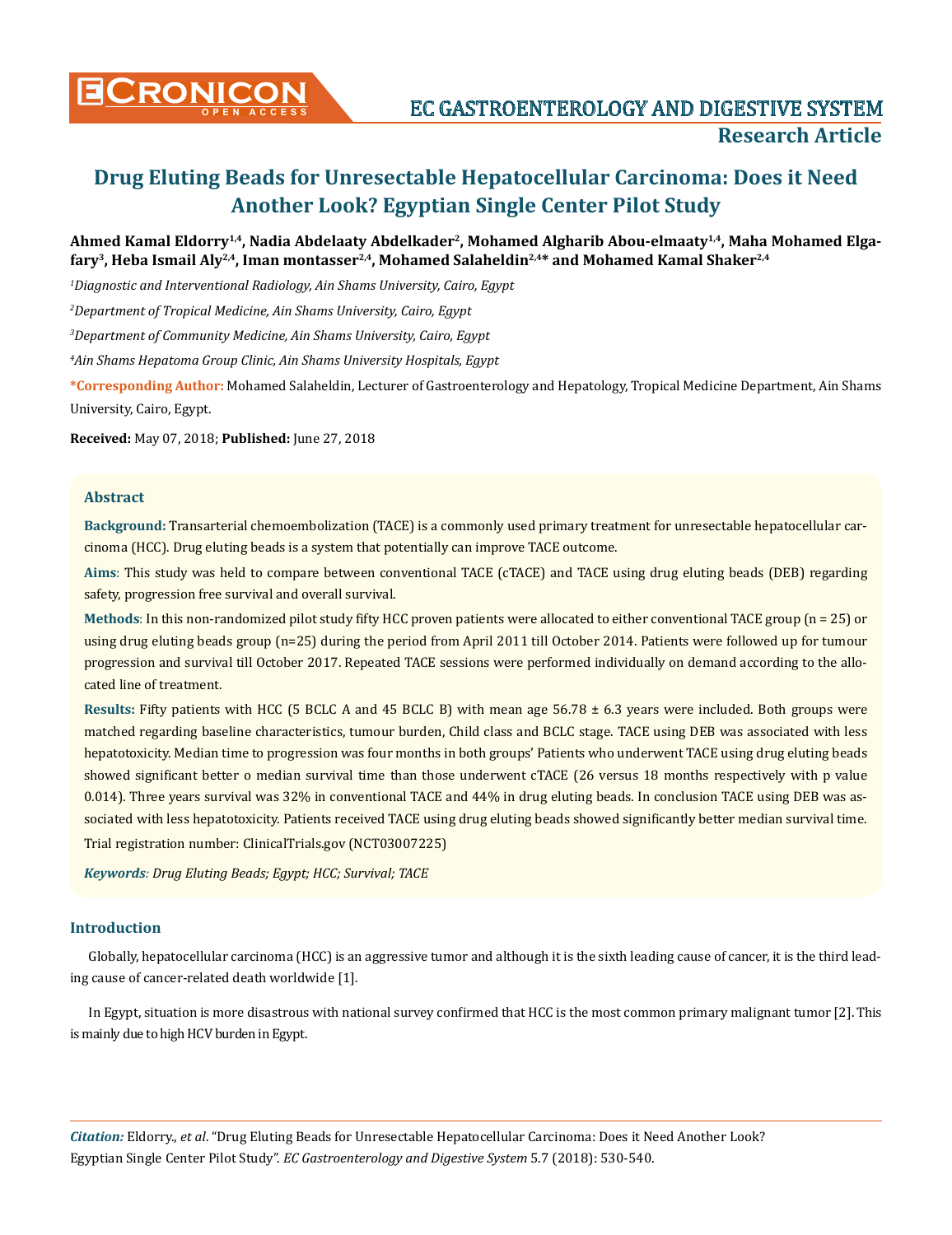Transarterial chemoembolization (TACE) is considered the standard of care for treating intermediate-stage hepatocellular carcinoma (HCC). However, intermediate-stage HCC includes a heterogeneous population of patients with varying tumor burdens, liver function (Child-Pugh A or B) and disease etiology [3].

Chemoembolization achieves partial responses in 15 - 55% of patients, and significantly delays tumor progression and macrovascular invasion [4].

In 2002, two randomized controlled trials from Spain [4] and Hong Kong [5]. showed a survival benefit for TACE compared to the best conservative treatment.

Many post-embolization adverse events were reported such as acute liver failure, renal impairment, upper gastrointestinal bleeding and systemic toxicity of the chemotherapeutic agent if systemic leak occurred. All adverse events may be reversible or irreversible [6].

Therefore, there is a requirement for treatment regimens that improve response rates and survival, while reducing the risk of post-TACE complications.

Drug eluting beads (Biocompatibles. UK) is a drug embolization system for loading with doxorubicin in the treatment of malignant hypervascularized tumors [7]. It has been shown to be clinically effective in primary (HCC) and some metastatic liver cancers [8].

Drug eluting Beads provide a simple method of accurate loading of doxorubicin into embolization microspheres and therefore give the pharmacist and the interventional radiologist a device for a controlled and targeted intra-arterial delivery of the chemotherapeutic agent [9].

These beads prolong drug delivery time and decrease systemic toxicity*.* Accordingly, DEB treatment can potentially enhance the therapeutic efficacy of regional, liver-directed transcatheter chemoembolization for patients with unresectable HCC [9].

Although some early reports suggested better response results, others didn't find survival or response benefits in patients with HCC using DEB.

This study was held to compare between conventional TACE (cTACE) and drug eluting beads (DEB) regarding maneuver related adverse events, progression free survival and overall survival in Egyptian patients with HCC.

## **Patients and Methods**

This prospective controlled pilot study was conducted at the Department of Tropical Medicine and HCC Clinic, Ain Shams University Hospitals (Cairo, Egypt), after obtaining the approval of the Research and Ethics Committee of Ain Shams University, in accordance with local research governance requirements. The study was performed in accordance with the 1964 Declaration of Helsinki and all subsequent revisions. The trial was registered with the federal clearing house for randomized trials: ClinicalTrials.gov (NCT03007225).

Assuming the six months disease control outcome in BCLC stage B is about 75% in DEB-TACE compared to nearly 30% in cTACE [10] giving a sample size 23 in each group. Assuming 6 months survival in BCLC stage B is about 85% in DEB-TACE compared to nearly 45% in cTACE [11] a sample of 23 in each group is enough to detect such difference at 0.05 alpha error and 0.8 power of test. Sample size has been calculated using tenth version of STATA program.

Out of 62 patients fulfilling inclusion criteria during the period from April 2011 till October 2014 and after exclusion of 12 patients (7 due to unmeasurable disease and 5 refused to participate) Fifty HCC proven patients, based on AASLD practice guidelines [12] were enrolled in this study after signing a comprehensive informed consent. Patients were then followed for tumour response and survival till October 2017.

*Citation:* Eldorry., *et al*. "Drug Eluting Beads for Unresectable Hepatocellular Carcinoma: Does it Need Another Look? Egyptian Single Center Pilot Study". *EC Gastroenterology and Digestive System* 5.7 (2018): 530-540.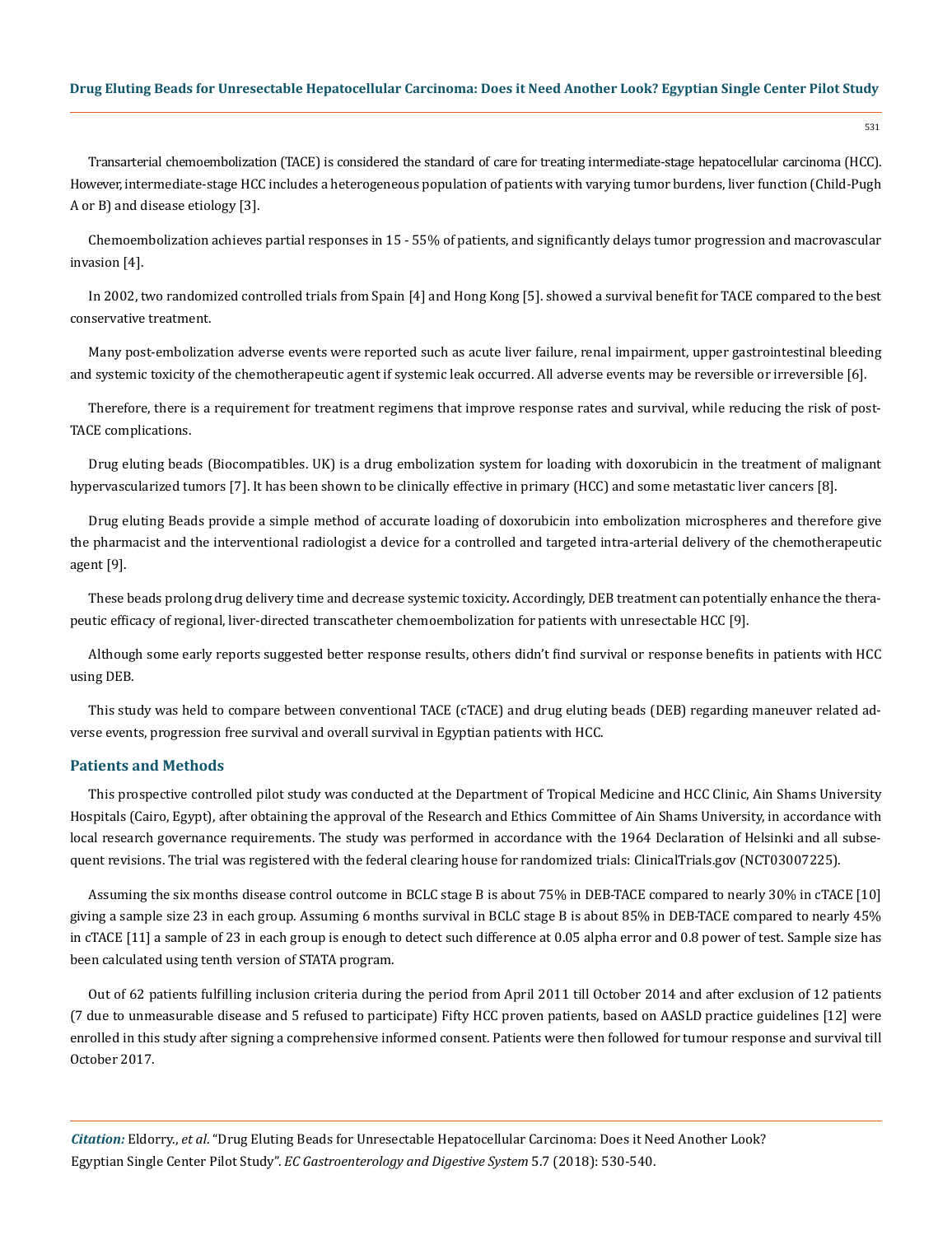532

No randomization has been performed due to economic reasons; however, strict eligibility criteria have been set to be applied to both the conventional and beads groups Eligibility criteria were: Confirmed diagnosis of HCC according to AASLD practice guidelines [10]. intermediate stage HCC using the Barcelona Clinic Liver Cancer (BCLC) staging system (Stage B), and early stage HCC (BCLC stage A) whenever curative measures were contraindicated and finally patients with patent portal vein and its main branches*.*

On the other hand, Patients with Child class C according to Child Pugh classification (BCLC D), patients with diffuse HCC (non-measurable lesion), patients with thrombosis of main portal vein or one of its main branches (BCLC C), patients with extra hepatic spread, performance status more than one were excluded from the study.

Patients were then allocated (one to one ratio) to either group I (who underwent Chemoembolization with Drug eluting beads,  $n =$ 25) and group II (who underwent conventional Chemoembolization (cTACE) n = 25). was signed by All included patients were subjected to Full history taking and thorough clinical examination, laboratory investigations including Complete blood picture (CBC), serum creatinine, AST (aspartate aminotransferase), ALT (alanine aminotransferase), serum bilirubin (total and conjugated), serum albumin and prothrombin time. Viral markers including HBsAg, HCV antibodies by enzyme linked immunosorbent assay (ELISA) and HCV RNA by Real-Time PCR. Serum Alpha-fetoprotein (AFP) by electro-chemiluminescence.

Radiological investigations including abdominal ultrasound to detect patients with hepatic focal lesions as part of standard of care for cirrhotic patients and triphasic spiral abdominal CT to confirm the diagnosis and staging. All CT scan studies were performed with a 16-slice multidetector CT (Light speed, General Electric Medical Munich, Germany). CT examination was performed using a 4-phase protocol including a non-enhanced acquisition. Arterial phase (delay 20 - 30s), portal venous phase (delay 60s) and delayed venous phase (delay 80s) were obtained using 120 mL of contrast (Iopromide 300 mg I/L, Schering, Germany) at a rate of 4 mL/s. The images were acquired with slice thickness 1.25 mm, collimation 2.5 mm and table speed 7.5 mm per gantry rotation.

#### **Procedure**

## **Conventional TACE (cTACE) procedure**

TACE procedures were performed by fluoroscopy (Toshiba INFINIX-8000V). The procedure was performed after advising the patient to have an overnight fast. The femoral artery was catheterized under local anesthesia, with a 4F catheter with Copra head configuration. Conventional angiography of the Coeliac and Hepatic arteries was done to delineate the feeding arteries of the tumors and to exclude portal venous shunting. Then vascular catheter was inserted super-selectively into the branch of the hepatic artery that was believed to be the main feeder of the tumor. Chemoembolization was then performed using ten milliliters of Lipiodol was mixed with 100 mg of Doxorubicin hydrochloride and 5 ml of Urografin emulsified to create a milky solution.

#### **TACE with Drug Eluting Beads procedure:**

The same procedure as cTACE was followed till the super selective catheterization of the feeding artery.

Loading of the beads with Doxorubicin hydrochloride (100 - 150 mg) was done *in vitro* an hour before the beginning of catheterization. The loaded beads were then aspirated from the vial into a syringe filled with nonionic contrast medium. Once the feeding artery was identified and catheter was in placement, the loaded beads were infused slowly under fluoroscopic guidance. Two different sizes of DC beads were used, 100 - 300 and 300 - 500 μm. Starting with the smaller sized beads to occlude the tumoral bed followed by the larger sized one to embolize the proximal vessels.

#### **Post-procedure follows up**

All included patients were assessed clinically one week after the procedure to detect early post chemoembolization complications and adverse events were recorded and graded according to CTCAE version 3.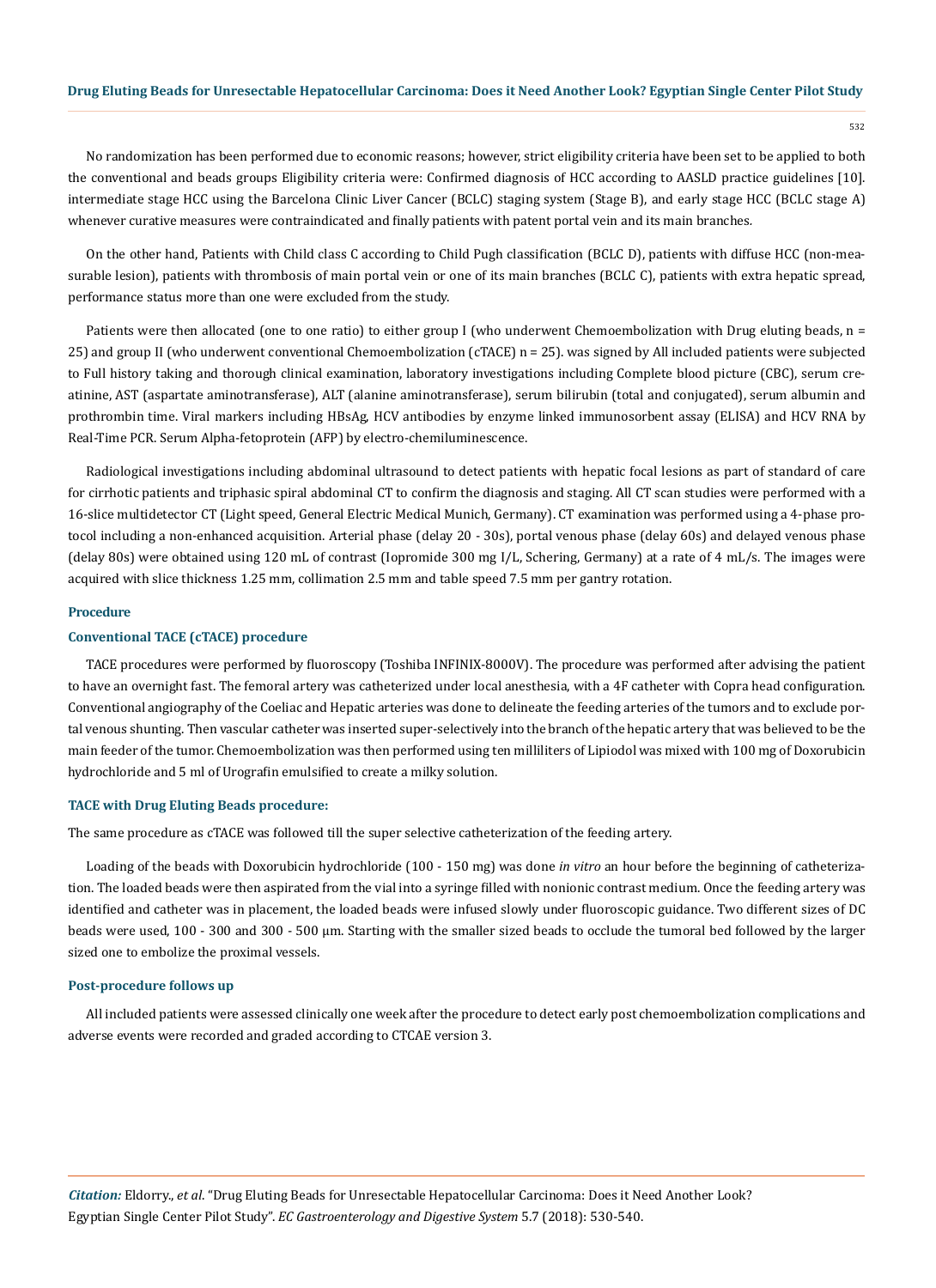Initial assessment of tumor response was done one month after the procedure date then every 3 months till progression. In each visit patients were subjected to laboratory investigations including: liver function tests, kidney function tests, CBC, serum alpha-fetoprotein and triphasic pelvi-abdominal CT with contrast.

Patients who had tumor progression were then followed for overall survival. Repeated embolization using the same method was scheduled "on demand" basis, if there was residual viable tumor.

The overall response was assessed according to combined assessment of the target lesions, non-target lesions and new lesion either intrahepatic or extrahepatic according to modified radiological criteria [13].

## **Statistical Analysis**

IBM SPSS Statistics for Windows, version 19.0 (IBM Corp., Armonk, NY, USA) was used for data analysis. The quantitative variables are summarized as mean and standard deviation, while categorical variables are presented in the form of frequency and percentages. Values of skewed parameters are expressed as median and interquartile range (25th and 75th IQR (–). Unpaired *t* test (*t* value) was used to compare a quantitative variable between the two study groups in parametric data. Mann Whitney test (*Z* value) was used when data is nonparametric (showing skewed distribution and SD > 25% of mean). Chi square ( $X^2$  value) was used to to test association between 2 categorical variables. Spearman correlation test (rho value) was used to identify correlation between different nonparametric variables against each other. P value < 0.05 was considered statistically significant. Kaplan Meier analysis was used to examine the distribution of time to event variables and Log rank test was used to compare time to event variables by levels of a factor variable.

#### **Results**

Group I for patients who underwent TACE using drug eluting beads (group I) and group II for those who underwent conventional TACE.

The overall mean age of both groups was  $(56.78 \pm 6.3)$ . Both groups were matched regarding baseline demographic data, baseline liver profile, kidney function tests, Alpha-fetoprotein, complete blood picture, tumour burden, Child class and BCLC stage (Tables 1 and 2).

| N                          |      | <b>DEB TACE group</b><br>$(n = 25)$ |              | cTACE group<br>$(n = 25)$ |           | p-value*     | <b>Sig</b>   |           |
|----------------------------|------|-------------------------------------|--------------|---------------------------|-----------|--------------|--------------|-----------|
| $\frac{0}{0}$              |      |                                     | N            | $\frac{0}{0}$             |           |              |              |           |
| Gender                     | Male |                                     | 22           | 88.0                      | 21        | 84.0         | $\mathbf{1}$ | NS.       |
| Female                     |      |                                     | 3            | 12.0                      | 4         | 16.0         |              |           |
| Smoking                    |      |                                     | 12           | 48.0                      | 11        | 44.0         | 0.78         | <b>NS</b> |
| Alcohol                    |      |                                     | $\mathbf{1}$ | 4.0                       | $\Omega$  | 0.0          | 1            | NS.       |
| Diabetes Mellitus          |      |                                     | 12           | 48.0                      | 8         | 32.0         | 0.25         | NS.       |
| Hypertension               |      | 8                                   | 32.0         | 8                         | 32.0      | $\mathbf{1}$ | NS.          |           |
| Number of HFLs             |      | <b>One</b>                          | 16           | 64                        | 11        | 44           | 0.3          | <b>NS</b> |
| Two                        |      | 6                                   | 24           | 9                         | 36        |              |              |           |
| More than Two              |      | 3                                   | 12           | 5                         | 20        |              |              |           |
| Child class                |      | A                                   | 19           | 76                        | 21        | 84           | 0.48         | <b>NS</b> |
| B                          |      | 6                                   | 24           | 4                         | 16        |              |              |           |
| <b>BCLC</b> stage          |      | A                                   | 3            | 12                        | 2         | 8            | $\mathbf{1}$ | NS.       |
| B                          |      | 22                                  | 88           | 23                        | 92        |              |              |           |
|                            |      | Mean                                | <b>SD</b>    | Mean                      | <b>SD</b> | P value**    |              |           |
| Diameter of largest lesion |      | 6.7cm                               | ±2.2         | 5.8cm                     | ±1.6      | 0.11         | <b>NS</b>    |           |

#### *Table 1: Baseline patient characteristics.*

*DEB: Drug Eluting Beads; TACE: Trans Arterial Chemoembolization; cTACE: Conventional Trans Arterial Chemoembolization; HFL: Hepatic Focal Lesion; BCLC: Barcelona Clinic for Liver Cancer. \*: Chi Square Test, \*\*: Unpaired t Test.*

*Citation:* Eldorry., *et al*. "Drug Eluting Beads for Unresectable Hepatocellular Carcinoma: Does it Need Another Look? Egyptian Single Center Pilot Study". *EC Gastroenterology and Digestive System* 5.7 (2018): 530-540.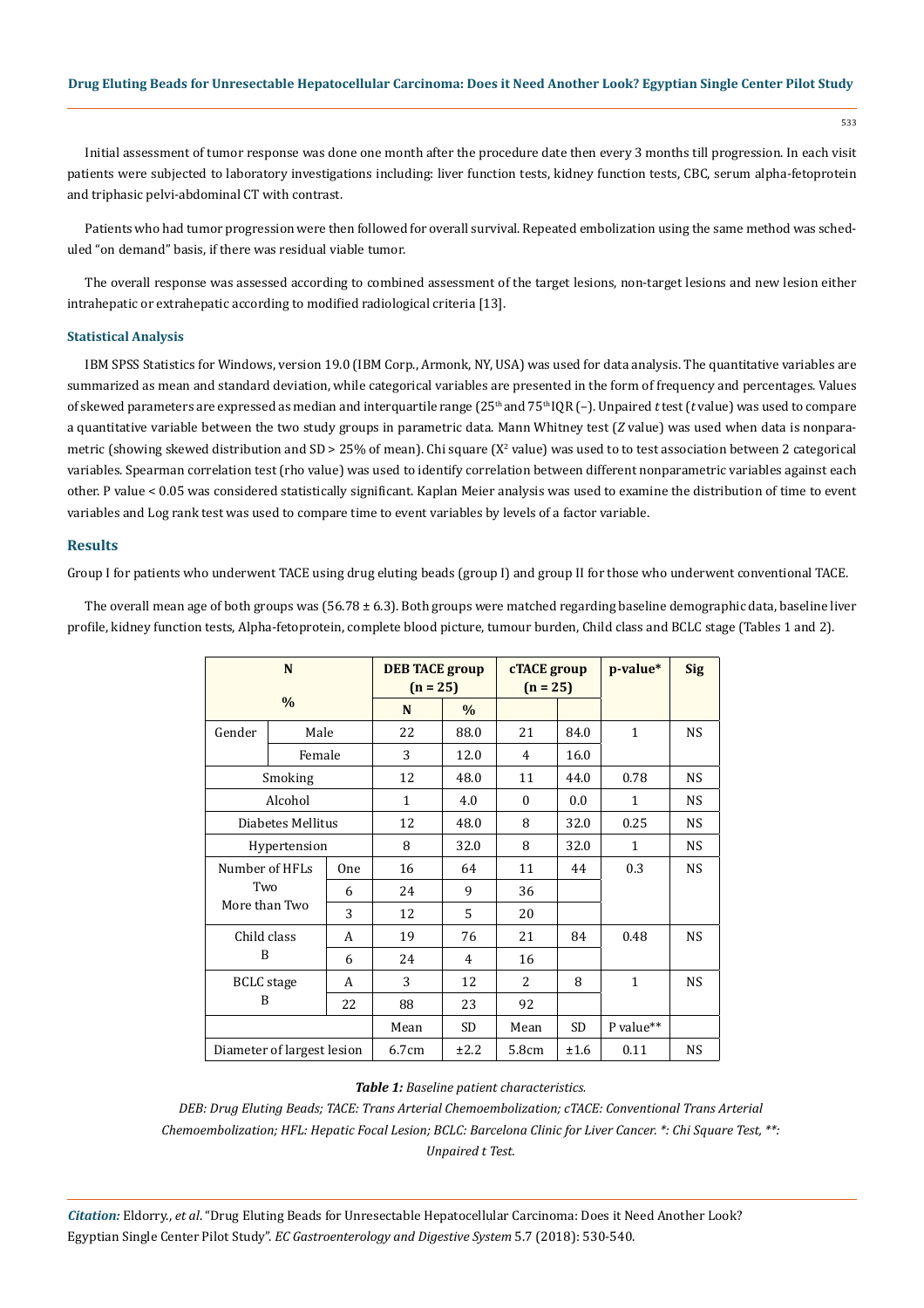|                      |                      | DEB TACE group $(n = 25)$ |            |             | $cTACE$ group $(n = 25)$ |                 | <b>Sig</b> |
|----------------------|----------------------|---------------------------|------------|-------------|--------------------------|-----------------|------------|
|                      | <b>Normal values</b> | <b>Mean</b>               | <b>SD</b>  | <b>Mean</b> | <b>SD</b>                | $p$ - value $*$ |            |
| <b>SGPT</b>          | $7 - 31$ IU/L        | 44.68                     | 31.59      | 55.64       | 36.61                    | 0.263           | <b>NS</b>  |
| SGOT                 | $7 - 31$ IU/L        | 62.44                     | 29.30      | 61.68       | 25.85                    | 0.923           | <b>NS</b>  |
| T. Bilirubin         | $(0.3 - 1.2$ mg/dl)  | 1.23                      | 0.66       | 1.01        | 0.53                     | 0.204           | <b>NS</b>  |
| Albumin              | $(3.5 - 5.1 g/dl)$   | 3.70                      | 0.45       | 3.40        | 0.45                     | 0.123           | <b>NS</b>  |
| <b>INR</b>           |                      | 1.20                      | 0.17       | 1.25        | 0.19                     | 0.307           | <b>NS</b>  |
| Hemoglobin           | $12 - 15$ g/dl       | 12.78                     | 2.00       | 12.55       | 1.45                     | 0.46            | <b>NS</b>  |
| Leucocytic count     | 4000 - 11,000/uL     | 4.99                      | 2.38       | 4.92        | 1.92                     | 0.913           | <b>NS</b>  |
| Platelets            | 140,000 - 400,000/uL | 149.76                    | 70.02      | 141.72      | 78.67                    | 0.704           | <b>NS</b>  |
| Serum creatinine     | $0.4 - 1.1$ mg/dl    | 0.92                      | 0.21       | 0.81        | 0.18                     | 0.055           | <b>NS</b>  |
| Sodium               | 136 - 145 mmol/L     | 136.20                    | 6.44       | 138.96      | 3.59                     | 0.069           | <b>NS</b>  |
| Potassium            | $3.5 - 5.1$ mmol/L   | 4.20                      | 0.61       | 4.07        | 0.56                     | 0.428           | <b>NS</b>  |
|                      |                      | Median                    | IQR        | Median      | IQR                      | Z value $**$    | Sig        |
| Alkaline phosphatase | $64 - 306$ U/L       | 116.00                    | $95 - 126$ | 118.00      | $91 - 214$               | 0.356           | <b>NS</b>  |
| Alpha foeto protein  | $0 - 10$ ng/ml       | 40.00                     | $20 - 470$ | 31.80       | $8.2 - 509$              | 0.669           | <b>NS</b>  |

*Table 2: Baseline laboratory results.*

*DEB: Drug Eluting Beads; TACE: Trans Arterial Chemoembolization; cTACE: Conventional Trans Arterial Chemoembolization; \*: Unpaired t test; \*\*: Mann Whitney test.*

Regarding the aetiology of the liver disease in the current study, both groups were matched. 82% of included patients had HCV related cirrhosis, 4% had HBV and 8% had combined HCV and HBV infection. Six percent (3 patients) had negative viral markers, one of them had alcoholic cirrhosis and the other two turned out to have cryptogenic cirrhosis.

Mean number of sessions was 1.48 in DEB TACE group, while it was 1.6 sessions in cTACE group. We assessed and graded adverse events after every session.

No procedure related mortality noticed in our study. There was no statistically significant difference between the studied groups regarding occurrence of constitutional and GIT adverse events except for nausea which occurred more after sessions of conventional TACE.

Hepatotoxicity in the form of elevation in SGPT and SGOT was noticed less frequently in patients underwent TACE using DEB in significant statistical manner. Also, the drop-in serum albumin level showed statistically significant difference between both groups.

Post procedure thrombocytopenia occurred more common in patients who underwent conventional TACE. All recorded adverse events (after each session) and their grades are shown in table 3.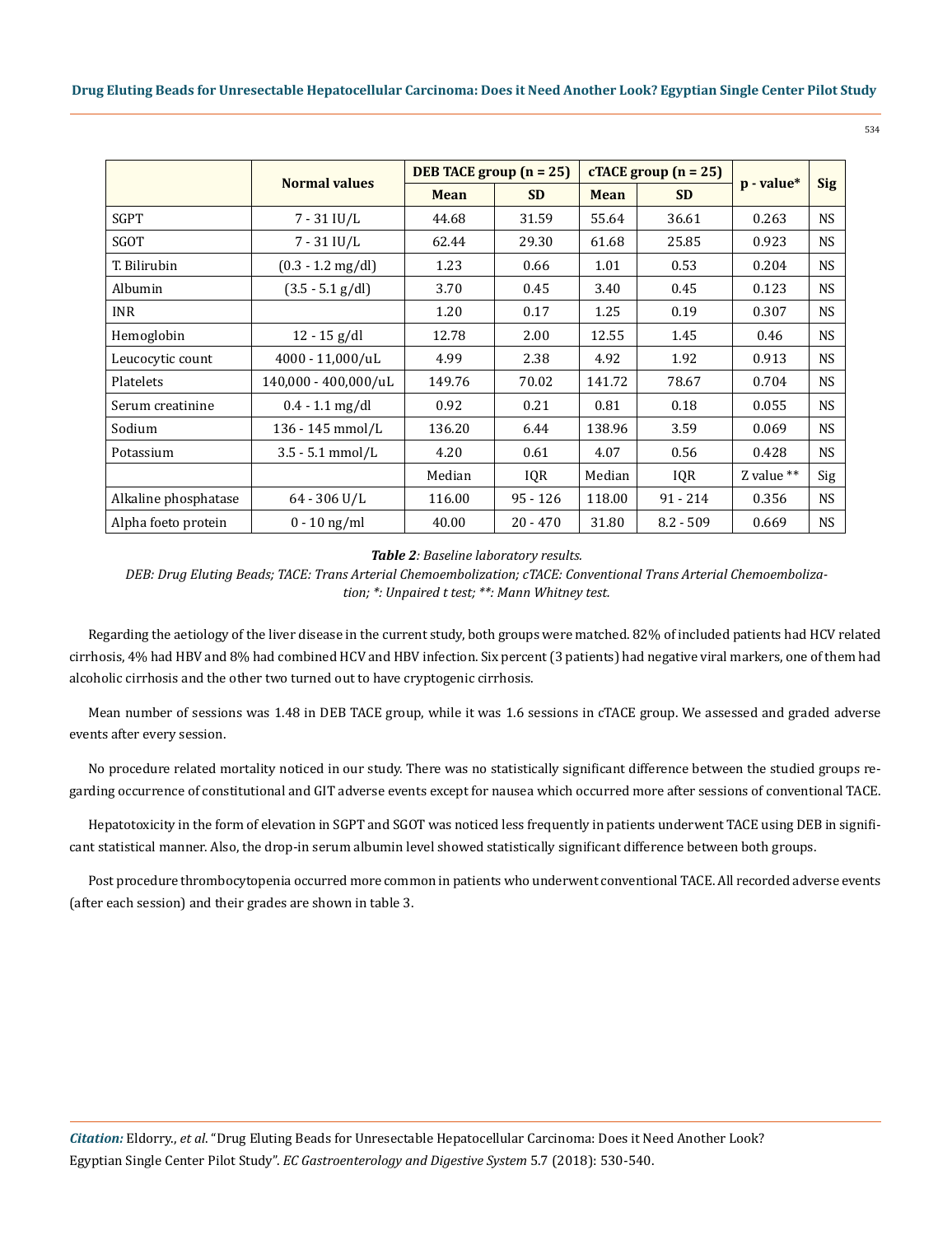535

| ${\bf N}$              |           |                  | <b>DEB TACE group</b><br>$(n = 37)$ |                         | cTACE group<br>$(n = 40)$ | P-value      |                           |  |
|------------------------|-----------|------------------|-------------------------------------|-------------------------|---------------------------|--------------|---------------------------|--|
|                        |           | $\frac{0}{0}$    | $\mathbf N$                         | $\frac{0}{0}$           |                           |              | <b>Sig</b>                |  |
|                        | No        | 11               | 29.7                                | 10                      | 25.0                      |              |                           |  |
|                        | Grade 1   | 7                | 18.9                                | 16                      | 40.0                      |              |                           |  |
| Fever                  | Grade 2   | 15               | 40.5                                | 13                      | 32.5                      | 0.16         | <b>NS</b>                 |  |
|                        | Grade 3   | 4                | 10.8                                | $\mathbf{1}$            | 2.5                       |              |                           |  |
|                        | No        | 4                | 10.8                                | 3                       | 7.5                       |              |                           |  |
|                        | Grade 1   | 13               | 35.1                                | 17                      | 42.5                      |              |                           |  |
| Fatigue syndrome       | Grade 2   | 19               | 51.4                                | 20                      | 50.0                      | 0.79         | <b>NS</b>                 |  |
|                        | Grade 3   | 1                | 2.7                                 | 0                       | $0.0\,$                   |              |                           |  |
|                        | No        | 25               | 67.6                                | 32                      | 80.0                      |              |                           |  |
| Weight loss            | Grade 1   | 11               | 29.7                                | 7                       | 17.5                      | 0.53         | <b>NS</b>                 |  |
|                        | Grade 2   | 1                | 2.7                                 | $\mathbf{1}$            | 2.5                       |              |                           |  |
|                        | No        | 6                | 16.2                                | 7                       | 17.5                      |              |                           |  |
|                        | Grade 1   | 10               | 27.0                                | 11                      | 27.5                      |              |                           |  |
| Abdominal pain         | Grade 2   | 20               | 54.1                                | 22                      | 55.0                      | 0.98         | <b>NS</b>                 |  |
|                        | Grade 3   | $\mathbf{1}$     | 2.7                                 | $\mathbf{0}$            | $0.0\,$                   |              |                           |  |
|                        | No        | 5                | 13.5                                | 5                       | 12.5                      |              |                           |  |
|                        | Grade 1   | 17               | 45.9                                | 21                      | 52.5                      |              |                           |  |
| Anorexia               | Grade 2   | 13               | 35.1                                | 14                      | 35.0                      | 0.65         | <b>NS</b>                 |  |
|                        | Grade 3   | 2                | 5.4                                 | $\mathbf{0}$            | 0.0                       |              |                           |  |
|                        | No        | 17               | 45.9                                | 7                       | 17.5                      |              |                           |  |
| Nausea                 | Grade 1   | 13               | 35.1                                | 23                      | 57.5                      | 0.03         | S                         |  |
|                        | Grade 2   | $\overline{7}$   | 18.9                                | 10                      | 25.0                      |              |                           |  |
|                        | No        | 21               | 56.8                                | 14                      | 35.0                      |              |                           |  |
| Vomiting               | Grade 1   | 10               | 27.0                                | 13                      | 32.5                      | 0.12         | <b>NS</b>                 |  |
|                        | Grade 2   | 6                | 16.2                                | 13                      | 32.5                      |              |                           |  |
|                        | No        | 36               | 97.3                                | 37                      | 92.5                      |              |                           |  |
| Diarrhea               | Grade 1   | $\mathbf{1}$     | 2.7                                 | 3                       | 7.5                       | 0.62         | <b>NS</b>                 |  |
| Hematemesis and /or    | No        | 35               | 94.6                                | 38                      | 95.0                      |              |                           |  |
| Melena                 | Grade 1   | 2                | 5.4                                 | 2                       | 5.0                       | $\mathbf{1}$ | <b>NS</b>                 |  |
|                        | No        | 32               | 86.5                                | 28                      | 70                        |              |                           |  |
|                        | Grade I   | $\overline{4}$   | 10.8                                | 5                       | 12.5                      |              |                           |  |
| Elevated bilirubin     | Grade II  | $\boldsymbol{0}$ | $\boldsymbol{0}$                    | 7                       | 17.5                      | 0.06         | NS                        |  |
|                        | Grade III | $\mathbf{1}$     | 2.7                                 | $\mathbf{0}$            | $\boldsymbol{0}$          |              |                           |  |
|                        | No        | 33               | 89.2                                | 14                      | 35                        |              |                           |  |
|                        | Grade I   | 4                | 10.8                                | 20                      | 50                        |              |                           |  |
| Elevated liver enzymes | Grade II  | 0                | $\boldsymbol{0}$                    | $\overline{\mathbf{4}}$ | $10\,$                    | ${}< 0.001$  | $\boldsymbol{\mathsf{S}}$ |  |
|                        | Grade III | 0                | $\boldsymbol{0}$                    | 2                       | 5                         |              |                           |  |
|                        | No        | 13               | 35.1                                | 4                       | 10                        |              |                           |  |
| Albumin decrease       | Grade I   | 13               | 35.1                                | 13                      | 32.5                      | $0.01\,$     |                           |  |
|                        | Grade II  | 11               | 29.7                                | 23                      | 57.5                      |              | S                         |  |
|                        | No        | 30               | 81.1                                | 26                      | 65                        |              |                           |  |
| Ascites                | Grade I   | 5                | 13.5                                | 10                      | 25                        | 0.29         | NS                        |  |
|                        | Grade II  | $\overline{2}$   | 5.4                                 | 4                       | 10                        |              |                           |  |
|                        | No        | 30               | 81.1                                | 33                      | 82.5                      |              |                           |  |
|                        | Grade I   | $\overline{4}$   | 10.8                                | 6                       | 15                        |              |                           |  |
| Anemia                 | Grade II  | 2                | 5.4                                 | 1                       | 2.5                       | 0.67         | <b>NS</b>                 |  |
|                        | Grade III | 1                | 2.7                                 | 0                       | $\boldsymbol{0}$          |              |                           |  |
|                        | No        | 37               | 100                                 | 35                      | 87.5                      |              |                           |  |
| Leucopenia             | Grade I   | 0                | 0                                   | 5                       | 12.5                      | 0.55         | <b>NS</b>                 |  |
|                        | $\rm No$  | 37               | 100                                 | 32                      | 80                        |              |                           |  |
| Thrombocytopenia       | Grade I   | $\boldsymbol{0}$ | 0                                   | 5                       | 12.5                      | $0.01\,$     | S                         |  |
|                        | Grade II  | $\boldsymbol{0}$ | 0                                   | 3                       | 7.5                       |              |                           |  |

*Table 3: Recorded grades (according to CTCAE version 3) of adverse events per session (37 sessions of TACE using drug eluting beads in 25 patients and 40 sessions of conventional TACE in 25 patients). DEB: Drug Eluting Beads; TACE: Trans Arterial Chemoembolization; cTACE: Conventional Trans Arterial Chemoembolization. Chi square test.*

*Citation:* Eldorry., *et al*. "Drug Eluting Beads for Unresectable Hepatocellular Carcinoma: Does it Need Another Look? Egyptian Single Center Pilot Study". *EC Gastroenterology and Digestive System* 5.7 (2018): 530-540.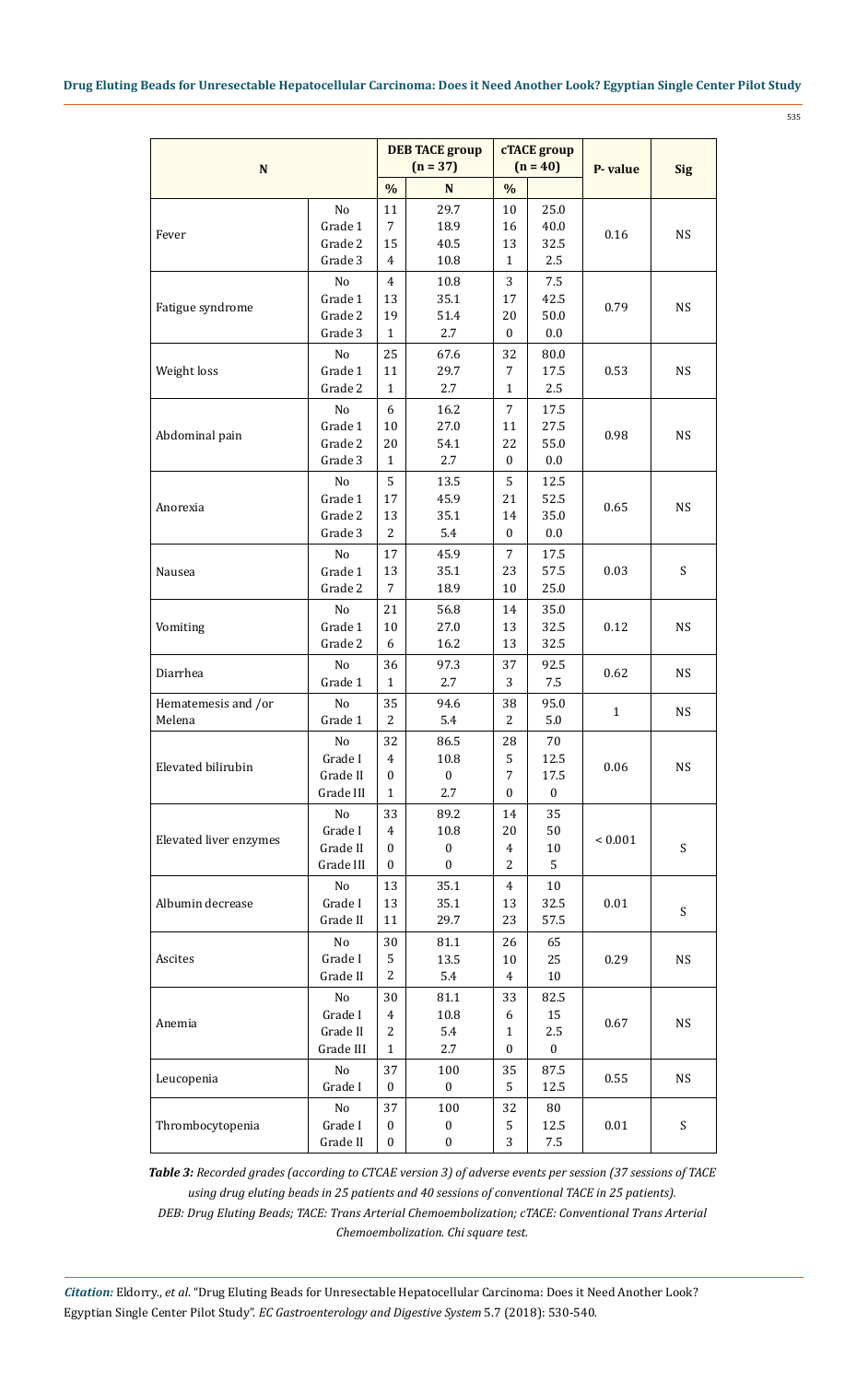Regarding long term changes in the child classification, progressive deterioration in Child classification after 6 months of first maneuver was significantly more common in group II (P < 0.001) (Table 4).

|                           | <b>Baseline N</b> (%) | $1^{st}$ M N $(\%)$ | $3^{\text{rd}}$ M N $(\%)$ | $6^{th}$ M N $(%)$ | P value <sup>*</sup> |  |  |  |  |
|---------------------------|-----------------------|---------------------|----------------------------|--------------------|----------------------|--|--|--|--|
| <b>Child Class</b>        |                       |                     |                            |                    |                      |  |  |  |  |
| DEB TACE group $(n = 25)$ | $N = 25$              | $N = 25$            | $N = 23$                   | $N = 19$           |                      |  |  |  |  |
| A                         | 19 (76)               | 14 (56)             | 15(65.2)                   | 11 (57.9)          | $0.054$ NS           |  |  |  |  |
| B                         | 6(24)                 | 10(40)              | 7(30.4)                    | 8(42.1)            |                      |  |  |  |  |
| C                         |                       | 1(4)                | 1(4.3)                     |                    |                      |  |  |  |  |
| cTACE group $(n = 25)$    | $N = 25$              | $N = 25$            | $N = 23$                   | $N = 16$           |                      |  |  |  |  |
| A                         | 21 (84)               | 17 (68)             | 11 (45.8)                  | 8(50)              | 0.008S               |  |  |  |  |
| B                         | 4(16)                 | 5(20)               | 11 (45.8)                  | 7 (43.8)           |                      |  |  |  |  |
| C                         |                       | 3(12)               | 2(8.3)                     | 1(6.3)             |                      |  |  |  |  |

*Table 4: Changes in Child stage during follow up visits. DEB: Drug Eluting Beads; TACE: Trans Arterial Chemoembolization; cTACE: Conventional Trans Arterial Chemoembolization. Friedman test.*

Median time to progression (TTP) was about four months in both groups (Figure 1). In the current study, the overall median survival time in group I was about 26 months while it was 18 months in group II ( $P = 0.014$ ) (Figure 2).



*Figure 1: Median time to Progression in both groups. Time to progression in both groups. cTACE: Conventional Transarterial Chemoembolization; TACE with DEB: Transarterial Chemoembolization with Drug Eluting Beads. Kaplan Meier analysis.*

*Citation:* Eldorry., *et al*. "Drug Eluting Beads for Unresectable Hepatocellular Carcinoma: Does it Need Another Look? Egyptian Single Center Pilot Study". *EC Gastroenterology and Digestive System* 5.7 (2018): 530-540.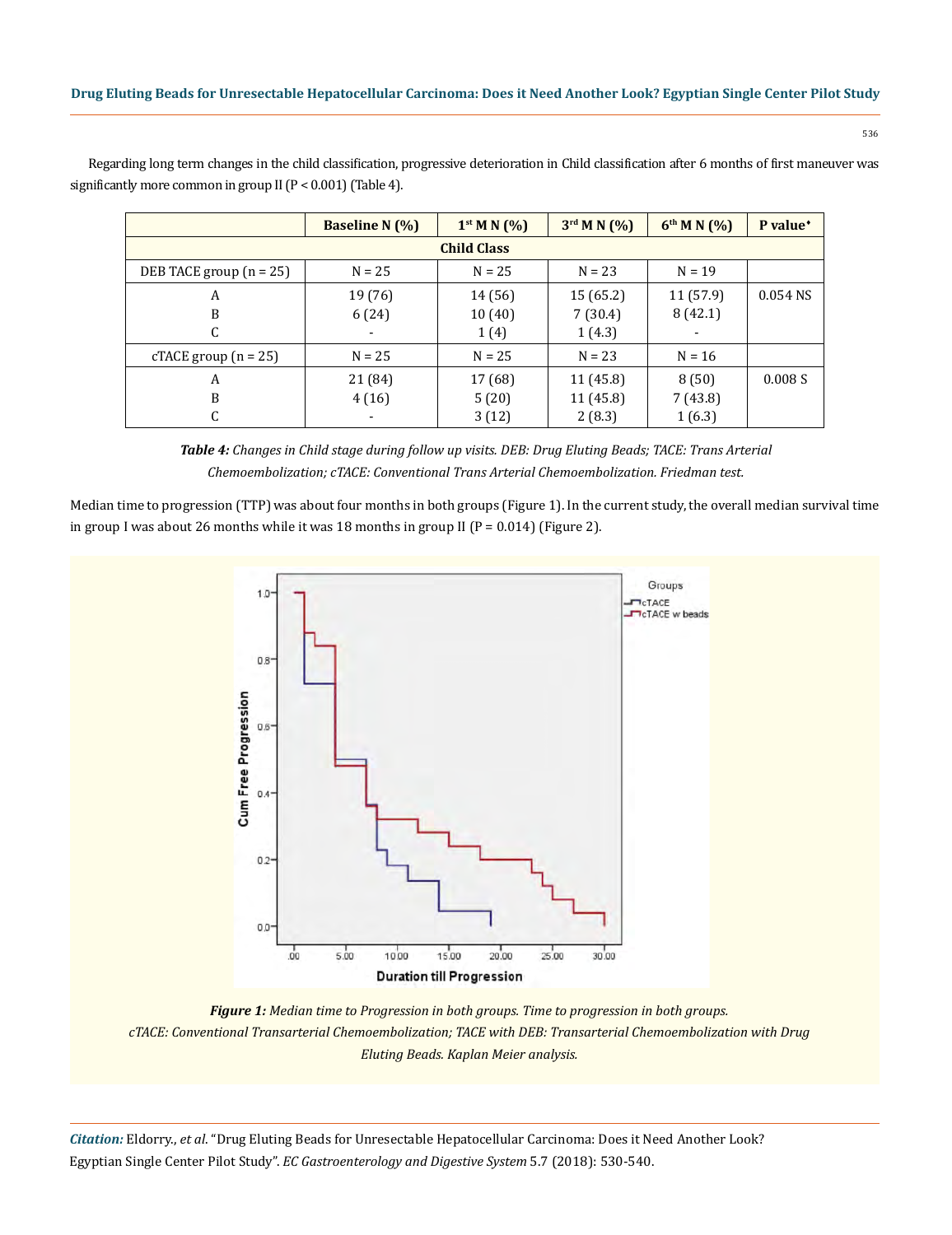537



*Figure 2: Overall median survival in both groups. Overall survival in both groups. cTACE: Conventional Transarterial Chemoembolization; TACE with DEB: Transarterial Chemoembolization with Drug Eluting Beads. Kaplan Meier analysis.*

## **Discussion**

The mean age of the studied patients was  $56.78 \pm 6.3$  years. Relatively younger age in the Egyptian patients in comparison to European and American studies can be explained by the high prevalence of HCV among Egyptians and the occurrence of the infection in a young age.

This is consistent with another Egyptian study that was held in our center on 1313 Egyptian patients with HCC and showed that the most frequent age category affected by HCC was between 51 and 60 years [14]. Also, El-Zayadi., *et al.* (2005) reported that there was a slight shift in age distribution among Egyptian patients with HCC from more than 60 years to age group between 40 and 60 [15].

HCV was the main leading cause of liver disease in included patients. These results agree with the study held by Shaker., *et al.* (2013) where 91.32% and 2.5% of the Egyptian HCC cases had HCVAb and HBsAg respectively.

Both groups were matched regarding baseline tumor burden (number of nodules, total tumor size and unilobar or bilobar), Child class and BCLC stage and this was an important point during evaluation of survival and tumor progression and to overcome that no randomization was performed in this study.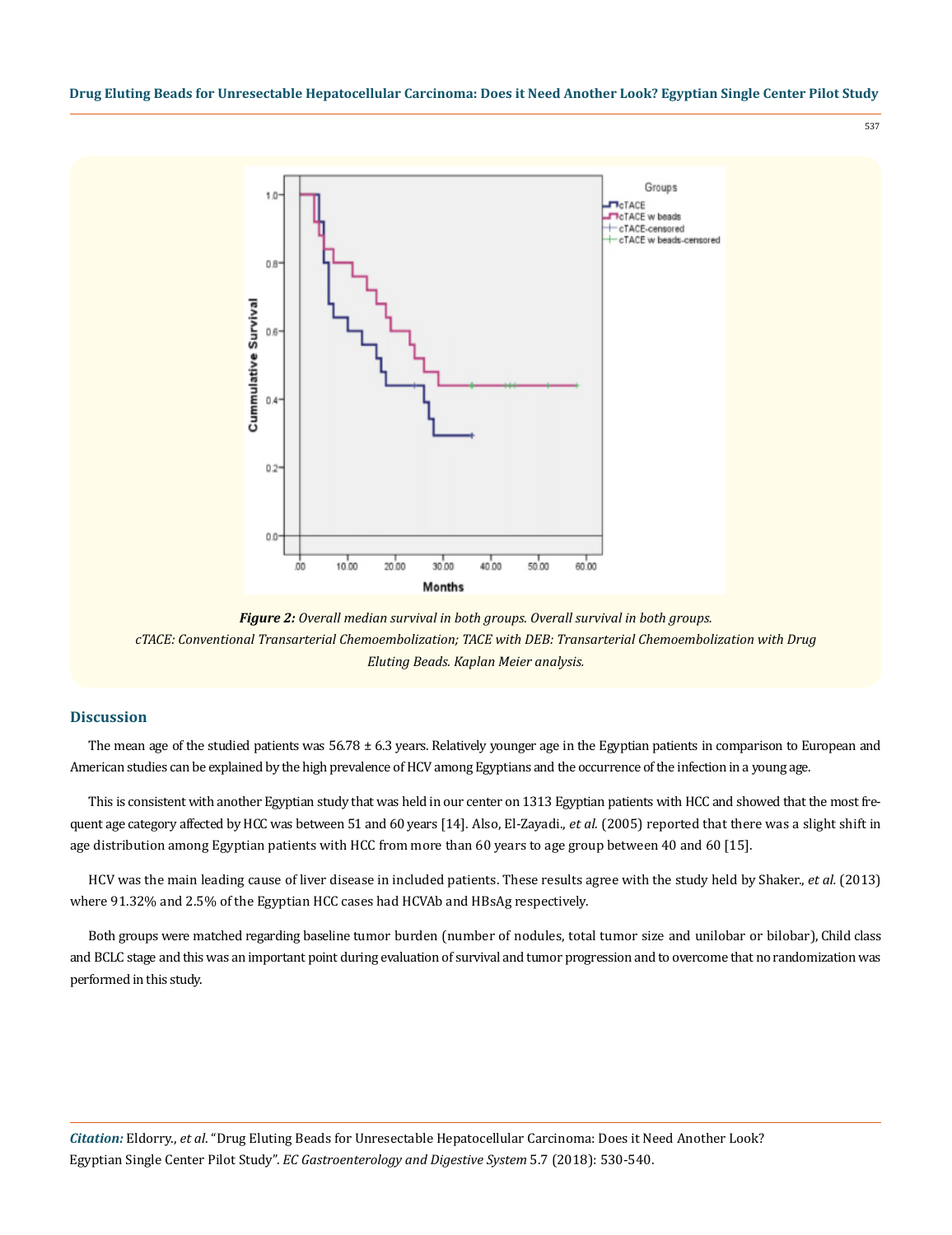Although 5 patients were classified as BCLC stage A, liver transplantation was not done due to either financial issues or non-availability of suitable donor. All these patients had HVPG more than 10 and local ablative therapy was not possible due to inaccessible or risky location.

Occurrence of nausea was statistically higher in patients who were treated by cTACE. Also vomiting was more commonly noticed after cTACE but the difference was not statistically significant. As both groups in the current study were matched regarding the baseline tumor size, and as there was no angiography evidence of regurgitation of the embolic agents into the gastric arteries, so the suggested explanation of the lower rates of nausea and vomiting in DEB TACE is the decreased systemic toxicity by the chemotherapeutic agents.

One of the important observations in our work was that TACE using drug eluting beads was associated with less hepatotoxic effect manifested by elevation of liver enzymes and decrease in serum albumin level. Many other investigators documented same finding [16-18]. As TACE is palliative management and as most of patients need multiple sessions, better safety profile is an important factor that may affect tolerability and survival.

Regarding the occurrence of liver dysfunction or failure as an early complication in the current study (deterioration in the child classification to Child C), it was reported in one patient in group I (it was irreversible) and 5 patients in group II (only one of them was irreversible). Marelli., *et al.* (2007) stated that the deterioration of liver function recovered to the pretreatment level before the next session of cTACE in most of the patients and only 3% of the studied patients had irreversible hepatic decompensation. Also, Malagari., *et al.*(2011) reported DEBTACE related liver failure in 1.68% of their studied patients. On the other hand, long term deterioration in Child classification (assessed after 6 months of first maneuver) was significantly more common in group  $II (P < 0.001)$ .

Median time to progression was 4 months in both groups and as needed retreatment performed according to line of treatment patient allocated to.

Goleferi., et al. 2014 also found that there is no difference between studied groups regarding progression free survival, however time to progression in their study was about 9 months in both groups. Better time to progression in their study may be attributed to smaller lesion diameters at baseline [19].

The smaller baseline tumor burden may be also the explanation for the better time to progression observed by Song and colleagues in 2012.

Despite similar median time to progression in both groups, patients who underwent DEB TACE had significant better median survival time. Better survival results despite nearly same time to progression may be a reflection of better safety profile and less hepatoxicity achieved by DEB TACE as evidenced by long term changes in Child classification.

Median survival time in patients who underwent TACE using DEB was 26 months while it was 18 months in those underwent conventional TACE.

The survival results in the current study was agreeable with that of Wiggermann., *et al.* (2011) who found that the median survival in DEB TACE group was 22 months (95% CI; 16.7 - 26.6) and in cTACE was 14 months (95%CI; 10.9 - 16.6). The corresponding one-year survival probability was 70% in DEB TACE and 55% in cTACE [20].

Song., *et al.* (2012) evaluated the mean survival time in DEBTACE and cTACE groups and found that it was 32.2 ± 1.9 and 24.7 ± 1.7 months respectively. Better results than ours can be attributed to smaller baseline tumor size.

*Citation:* Eldorry., *et al*. "Drug Eluting Beads for Unresectable Hepatocellular Carcinoma: Does it Need Another Look? Egyptian Single Center Pilot Study". *EC Gastroenterology and Digestive System* 5.7 (2018): 530-540.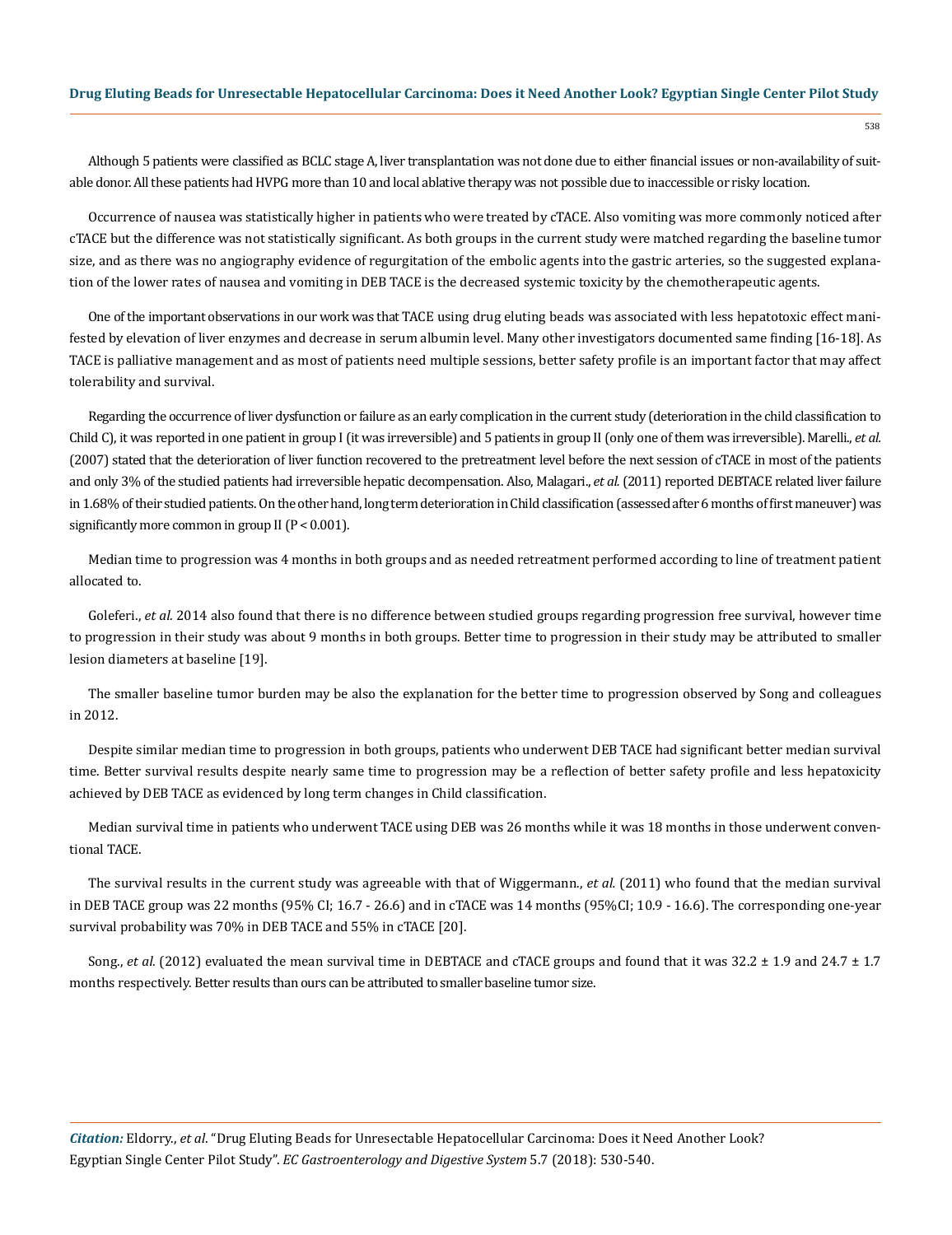Ferrer Puchol*., et al.* (2011) found that there was no significant difference in the median survival time in DEBTACE patients (22.4 months) and cTACE (23.6 months) [21].

One, two and three years survival were achieved in 77%, 60% and 44% in drug eluting beads group and in 60%, 42% and 32% of patients who underwent TACE using conventional TACE.

On the contrary, one and two-year survival was both higher in Golfieri., *et al.* (2014) than in those in the current study. One-year survival in DEB TACE and cTACE was 86.2% and 56% respectively while, two-year survival was 83.5% and 55.4% in DEB TACE and cTACE respectively.

Also, in Song., *et al.* (2012) the cumulative survival rates at 6, 12 and 18 months were 93%, 88% and 88% in DEB TACE group, while rates were 80%, 67% and 61% in cTACE group and this was statistically significant difference ( $P = 0.005$ ).

The main differences between the last 2 studies and our study are that they studied patients with less tumor burden and hence more favorable prognosis.

Song., *et al.* (2012) started with slightly smaller tumor sizes (mean tumor size was 4.6 ± 3 cm). Also, they used low dose of doxorubicin (50 mg) with planned multiple sessions. While Golfieri., *et al.* (2014) included patients with diameter of largest tumor 3.2 +/-1.8 cm (median 2.6 [0.9 - 10]).

Non-randomization is the main limitation in our pilot trial, however strict inclusion criteria were put in order to match both studied groups to overcome this important limitation.

#### **Conflicts of Interest**

The authors declare no conflicts of interest regarding this work.

## **Bibliography**

- 1. Llovet JM., *et al*[. "EASL-EORTC clinical practice guidelines: Management of hepatocellular carcinoma".](https://www.ncbi.nlm.nih.gov/pubmed/22424438) *Journal of Hepatology* 56.4 [\(2012\): 908-943.](https://www.ncbi.nlm.nih.gov/pubmed/22424438)
- 2. Ibrahim AS., *et al*[. "Cancer Incidence in Egypt: Results of the National Population-Based Cancer Registry Program".](https://www.hindawi.com/journals/jce/2014/437971/) *Journal of Cancer Epidemiology* [\(2014\): 437971.](https://www.hindawi.com/journals/jce/2014/437971/)
- 3. [Parkin D. "The global health burden of infection-associated cancers in the year 2002".](https://www.ncbi.nlm.nih.gov/pubmed/16404738) *International Journal of Cancer* 118.12 (2006): [3030-3044.](https://www.ncbi.nlm.nih.gov/pubmed/16404738)
- 4. Llovet JM., *et al*[. "Arterial embolisation or chemoembolisation versus symptomatic treatment in patients with unresectable hepato](https://www.ncbi.nlm.nih.gov/pubmed/12049862)[cellular carcinoma: a randomised controlled trial".](https://www.ncbi.nlm.nih.gov/pubmed/12049862) *Lancet* 359.9319 (2002): 1734-1739.
- 5. Lo CM., *et al*[. "Randomized controlled trial of transarterial lipiodol chemoembolization for unresectable hepatocellular carcinoma".](https://www.ncbi.nlm.nih.gov/pubmed/11981766)  *Hepatology* [35.5 \(2002\): 1164-1171.](https://www.ncbi.nlm.nih.gov/pubmed/11981766)
- 6. Marelli L., *et al*[. "Transarterial therapy for hepatocellular carcinoma: which technique is more effective? A systematic review of cohort](https://www.ncbi.nlm.nih.gov/pubmed/17103105)  and randomized studies". *[Cardio Vascular and Interventional Radiology](https://www.ncbi.nlm.nih.gov/pubmed/17103105)* 30.1 (2007): 6-25.
- 7. Hong K., *et al*[. "New intra-arterial drug delivery system for the treatment of liver cancer: preclinical assessment in a rabbit model of](https://www.ncbi.nlm.nih.gov/pubmed/16638866)  liver cancer". *[Clinical Cancer Research](https://www.ncbi.nlm.nih.gov/pubmed/16638866)* 12.8 (2006): 2563-2567.
- 8. [Carter S and Martin Ii RC. "Drug-eluting bead therapy in primary and metastatic disease of the liver".](https://www.ncbi.nlm.nih.gov/pubmed/20495705) *HPB (Oxford)* 11.7 (2009): 541- [550.](https://www.ncbi.nlm.nih.gov/pubmed/20495705)

*Citation:* Eldorry., *et al*. "Drug Eluting Beads for Unresectable Hepatocellular Carcinoma: Does it Need Another Look? Egyptian Single Center Pilot Study". *EC Gastroenterology and Digestive System* 5.7 (2018): 530-540.